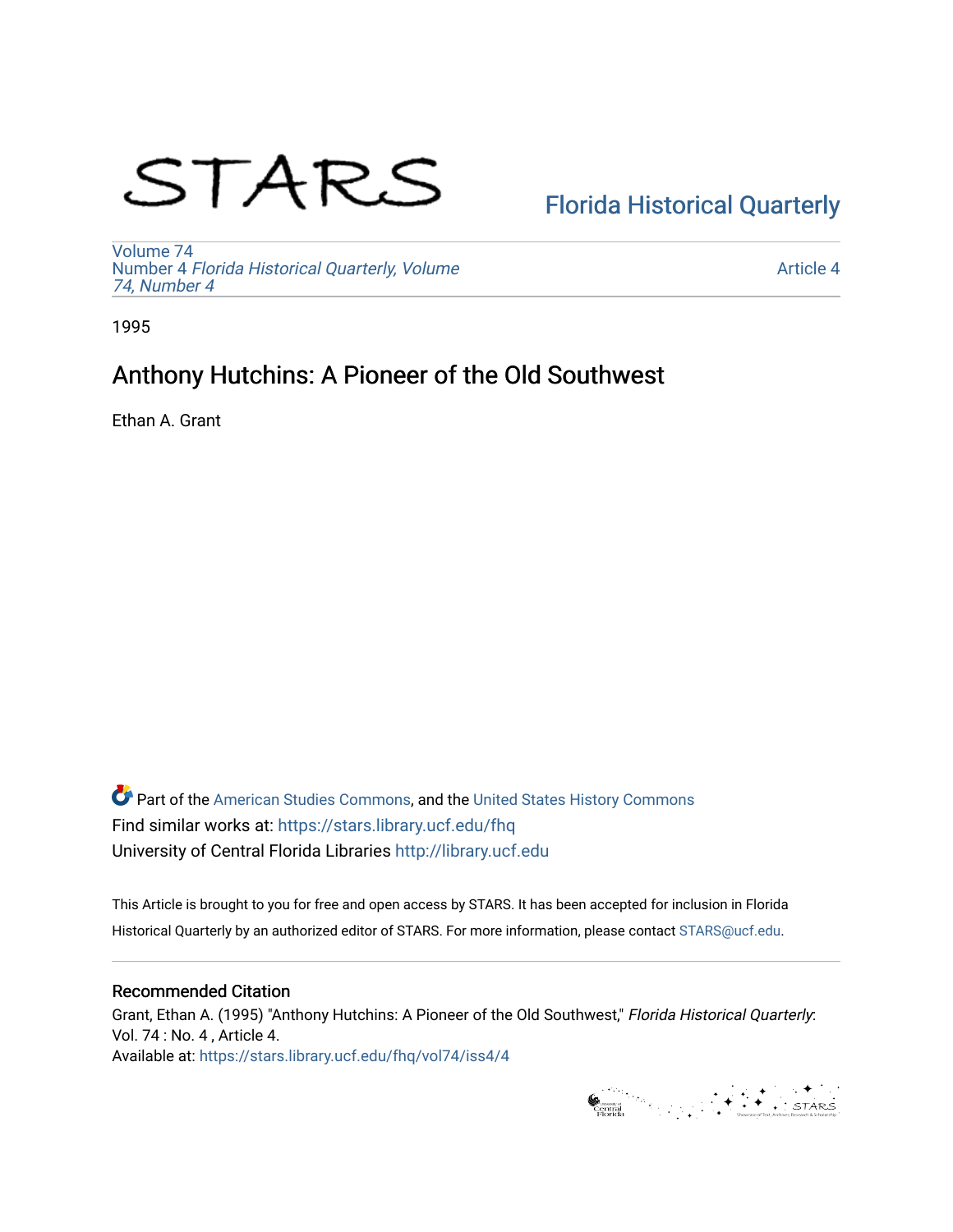## Anthony Hutchins: A Pioneer of the Old Southwest

#### *by* ETHAN A. GRANT

THE story of British and Spanish Natchez, and the early territorial days of Mississippi cannot be complete without referritorial days of Mississippi cannot be complete without reference to Anthony Hutchins. This temperamental and volatile character was involved in much of the history of the region from his arrival in 1772 until his death in 1802. Barely five feet tall and slender, Hutchins combined the reputed traits of bantam rooster and bulldog. His voice was reedy and his temper was short. By bluff, bluster, and native intelligence, he normally came out at the top of every dispute, and he had many.<sup>1</sup>

Hutchins served in the British army during the French and Indian War, participating in the capture of Havana in 1762. At the end of the war, he was pensioned out at half-pay, or as a "reduced" captain. That service entitled him to a land grant, and he decided to take it in British West Florida. In 1772, he placed his thousandacre allowance at Apple Hill, the location of the camp of the chief of the Natchez Indians in the 1720s.<sup>2</sup>

His initial experience with area Indians was typical of conditions at the time. The natives were not yet accustomed to the white man's notion of private property and continued to roam the land as they had in the past. Often they would decide to visit a settler family and stay for days, expecting a loaded table from those with barely enough for themselves. In the early years, they often preyed

Ethan A. Grant is field enumerator manager, R. J. Polk and Company

<sup>1.</sup> Hutchins hailed from Monmouth County, New Jersey, but spent time in the South Carolina backcountry before moving to Natchez. It is not known whether he knew Amos Ogden, or any of those who joined the Samuel Swayze-led Jersey settlers in 1773. As chief civil authority, he certainly became acquainted with them at Natchez. For more on Hutchins, see Gordon Douglas Inglis, *Anthony Hutchins: Early* Natchez *Planter* (Unpublished M.A. thesis, University of Southern Mississippi, 1973) and John Q. Anderson, "The Narrative of John Hutchins," *The Journal of Mississippi History* 20 (January-October 1958). Both contain inaccuracies but are valuable sources if used with care.

<sup>2.</sup> The Proclamation of 1763 forbade Western settlement. West Florida was an exception to this rule, as the government wished to promote settlement in this province which bordered on Spanish Louisiana. Grants to former soldiers, such as Hutchins, were another matter and were never stopped.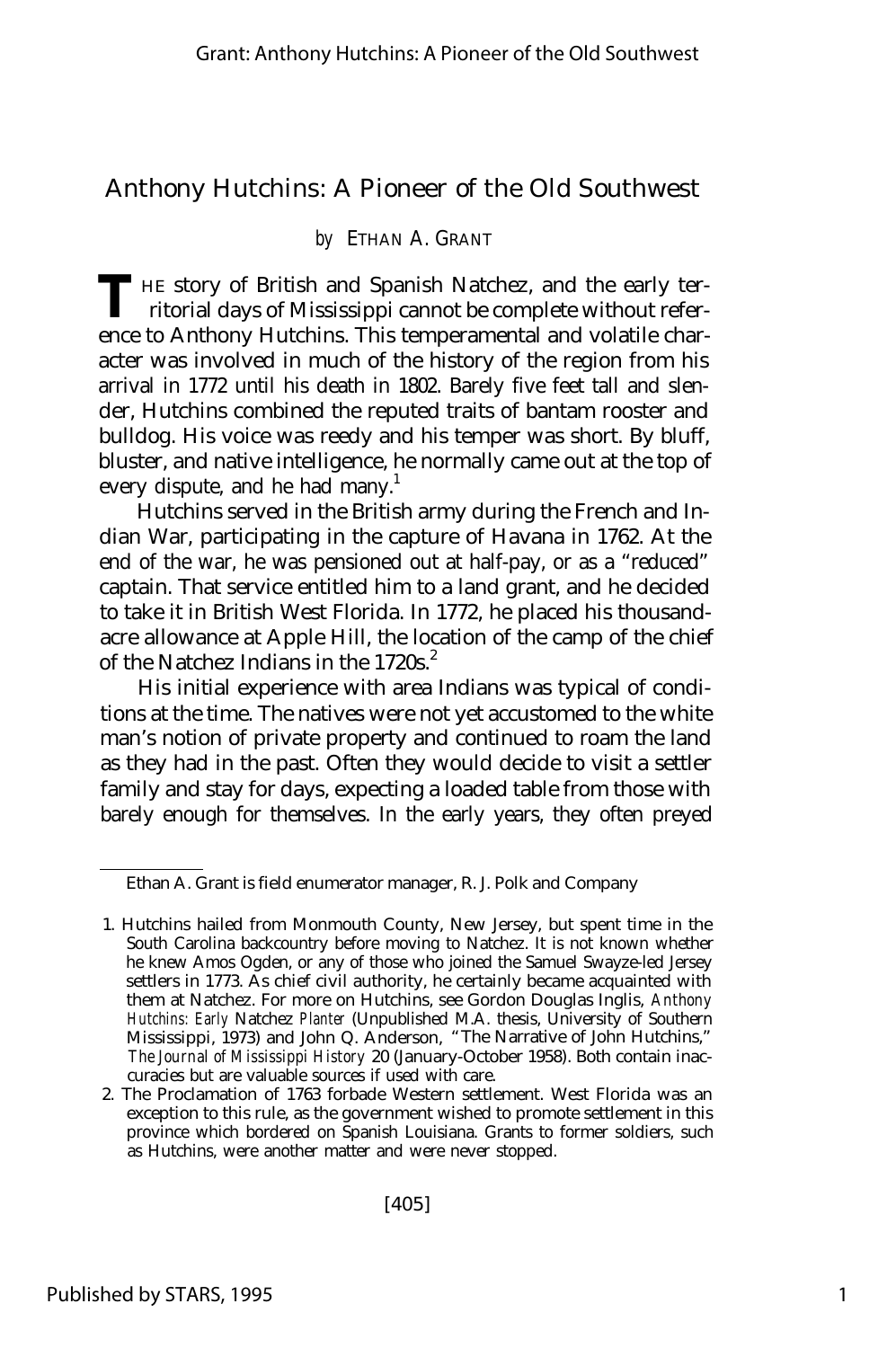on the settlers in other ways. John Hutchins recounted in his memoir the Indian practice of stealing horses from the settlers and ransoming them back. $3$ 

Appointed justice of the peace and chief of magistrates to the new arrivals at Natchez in 1773, Anthony Hutchins became the most important person in the area. He directed the locating of families pending the application and granting of lands, and his choice could be critical.<sup>4</sup>

West Florida Governor Peter Chester was authorized to grant lands to immigrants from 1770 to October 6, 1773 when an order arrived suspending the practice. The authority was not revived until November 11, 1775. During the hiatus, Hutchins' job was doubly difficult. He was obliged to keep those who were already located in 1773 in place and optimistic that they would eventually get legal title to their property when the land office reopened. He also had to find land for families arriving later who came expecting land grants. To his credit, there were few complaints from either group, despite his testy personality.

Anthony Hutchins could be accused of negligence at times, and inconsistency on other occasions. Widow Sarah Truly came to Natchez in July 1772, with three brothers, six children, and six slaves. She finally received 700 acres in 1776. According to Truly's testimony, she had gone through all the necessary steps in 1772, except that Anthony Hutchins "neglected to procure a warrant" before the suspension of grants."

<sup>3.</sup> Anderson, "Narrative," 1-6. The potential for conflict was largely removed by the efforts of John Stuart, who managed to create an Indian territory east of the Natchez settlement.

<sup>4.</sup> Great Britain, Public Record Office, Colonial Office 5 (American and West Indies), Minutes in Council, February 15, 1773, CO 5/621. To some extent these appointments reflected land ownership and place in the community. King and Lyman were members of groups holding about 20,000 acres each. Richard and John Ellis had nearly 5,000 each. Comparatively land-poor, Hutchins and Ogden possessed only 1,000 each. Minutes in Council, September 1, 1773, May 16, 1774, CO 5/628.

<sup>5.</sup> CO 5/634:317; May Wilson McBee (compiler), *The Natchez Court Records, 1767-* 1805: *Abstract of Early Records,* (Baltimore, 1979), 601-602. The British granted land to ordinary settlers on the basis of 100 acres for the head of household, and 50 more for each additional member of the family. Included under that umbrella were wives, children, apprenticed servants, and slaves. It was not uncommon for the British, and then the Spanish, to award lands to women in their own name.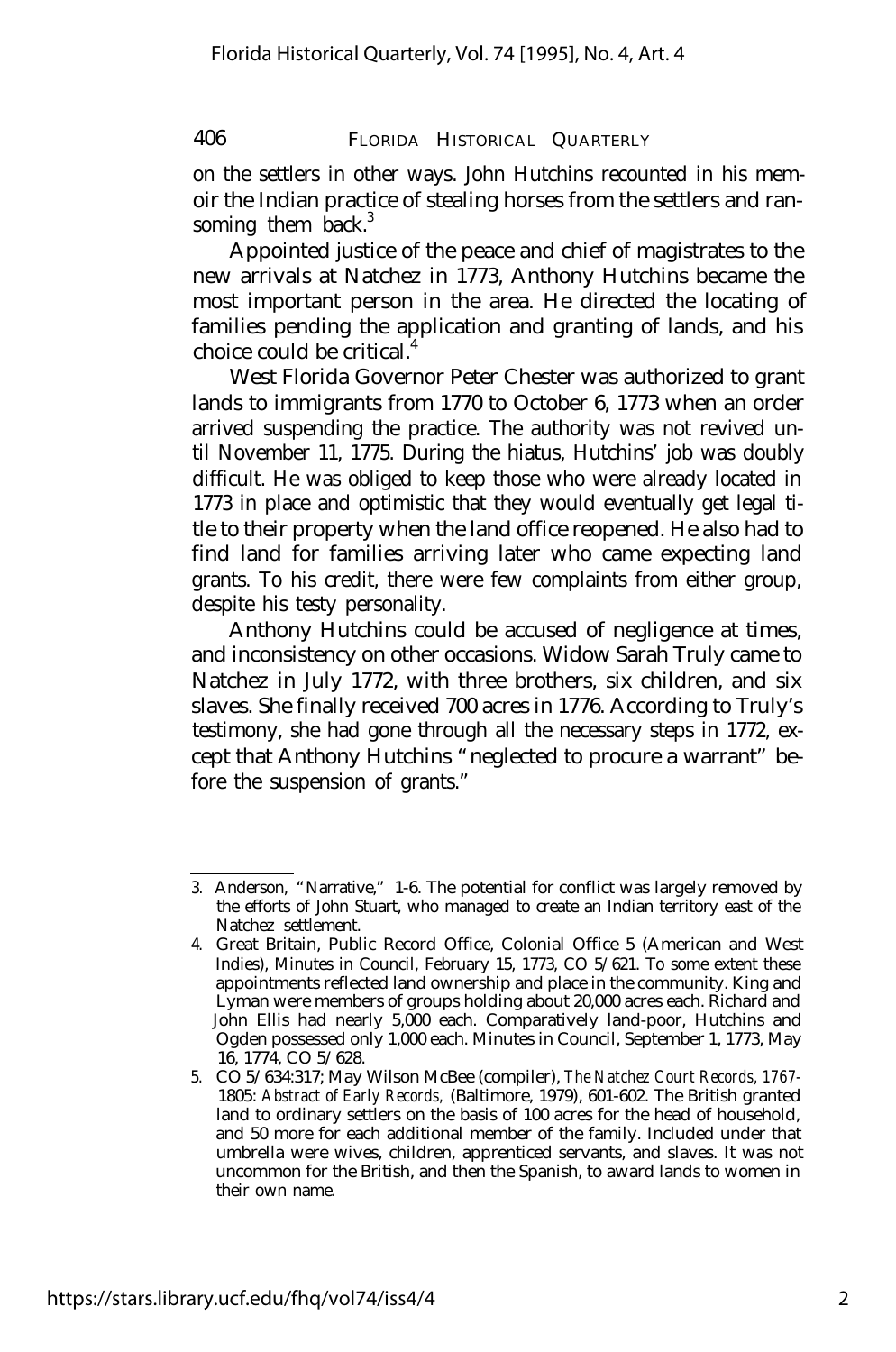John Smith's experience was similar. He left South Carolina in 1774, "to avoid the disturbances," and arrived in Natchez in April of that year. His family then consisted of a wife, six children, three orphans, and a slave. Smith claimed that Anthony Hutchins made a mistake and got him only 200 acres, far less than he deserved by contemporary practice. Smith applied for the additional 450 acres due him on September 1, 1777, but his appeal for those acres and a further bounty was rejected by Chester.<sup> $6$ </sup>

A subdued but permanent rivalry existed between the Ellis brothers, particularly John, and Anthony Hutchins. John and Richard Ellis, began on a large scale and grew from there. John arrived at Natchez in June 1773, and in November 1776 received a grant of 1,000 acres. Richard arrived in July 1773, and acquired 3,550 acres on the basis of his family, which included himself, his wife, seven children, and 71 slaves. Richard received further grants of 1,850 and 1,000 acres on June 16, 1779. The Ellis brothers controlled approximately 20,000 acres at the time of the Spanish conquest.<sup>7</sup>

Neither appears to have had public ambitions as did Hutchins. They seemed content to exercise their considerable shared talent for amassing wealth, but they crossed swords with Hutchins more than once. The first time was in 1778, when John Ellis and Hutchins both claimed a piece of land on the east bank of the Mississippi which was suitable for a public landing for boats and was known variously as Ellis or White Cliffs. As the dispute dragged on, area residents turned to the west bank of the river and successfully petitioned Louisiana Lieutenant Governor Estevan Miró for a landing in Spanish territory.<sup>8</sup>

With Alexander Ross and William Hiorn, Anthony Hutchins was among the few at Natchez who actively opposed James Willing's raid in 1778. The American rebel and his party of about 100 boated to Natchez from Fort Pitt. His objective was to disrupt the British Mississippi settlements, and specifically to discomfit known loyal-

<sup>6.</sup> To avoid the lengthy, expensive, and dangerous trip from Natchez to Pensacola, a magistrate certified the size of a family and acreage permitted for grant purposes, CO 5/634:527. The outbreak of hostilities in 1775 resulted in West Florida becoming a haven for fleeing loyalists. Governor Peter Chester was allowed to grant a bounty of up to 1,000 acres based upon the scale of their losses. Minutes in Council, November 20, 1775, CO 5/592.

<sup>7.</sup> CO 5/608:506, 507, Minutes in Council, May 16, 1774, May 2, 1776, 631, 634:525,534; D. Clayton James, *Antebellum Natchez* (Baton Rouge, 1968), 17, 20.

<sup>8.</sup> Hutchins finally won. On April 25, 1789, he was given 800 acres at White Cliffs. McBee, *The Natchez Court Records,* 440.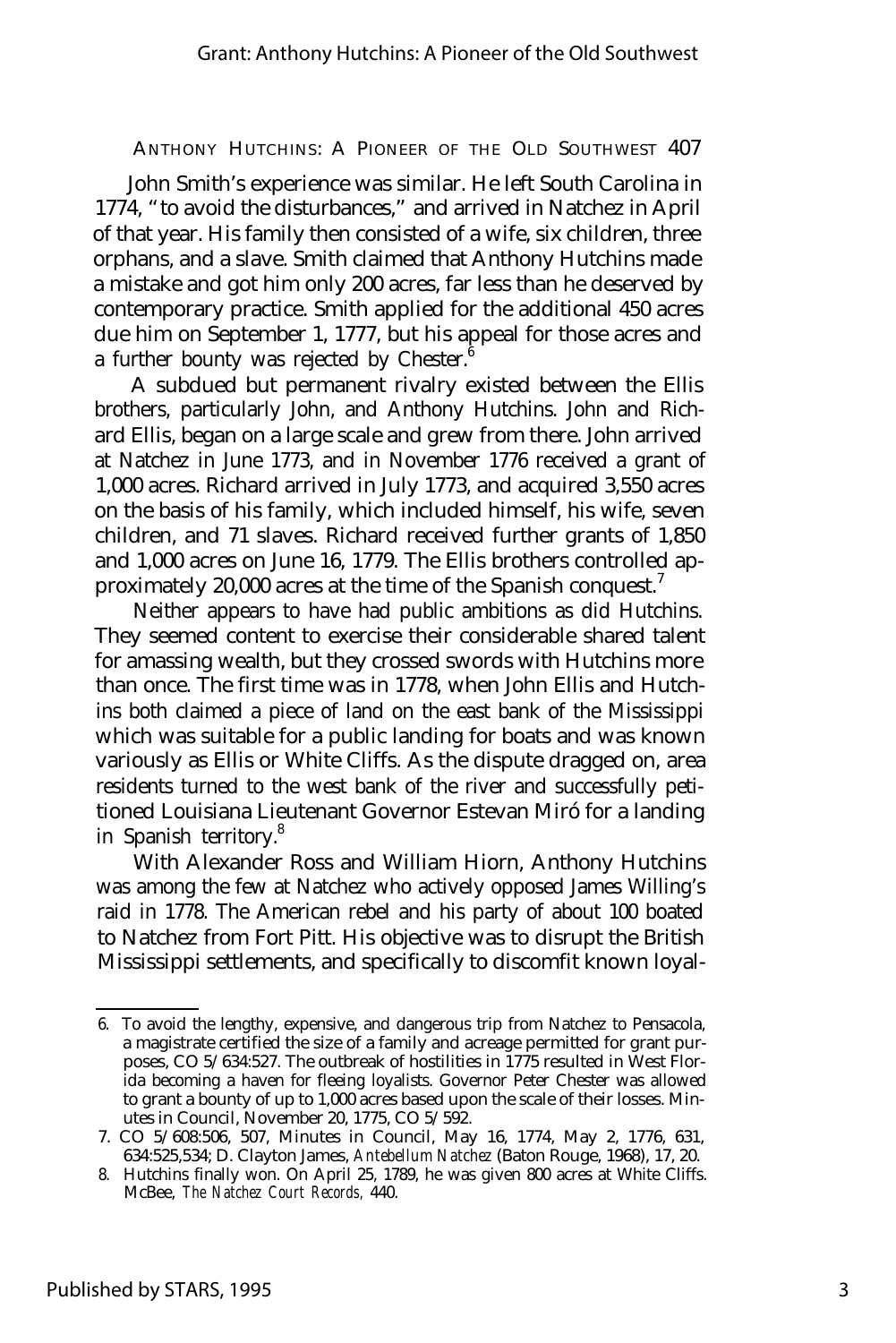The Natchez District 1779 to 1798



- Legend: 1. Lyman Mandamus.
	- 2. Ogden Mandamus.
	- 3. Anthony Hutchins.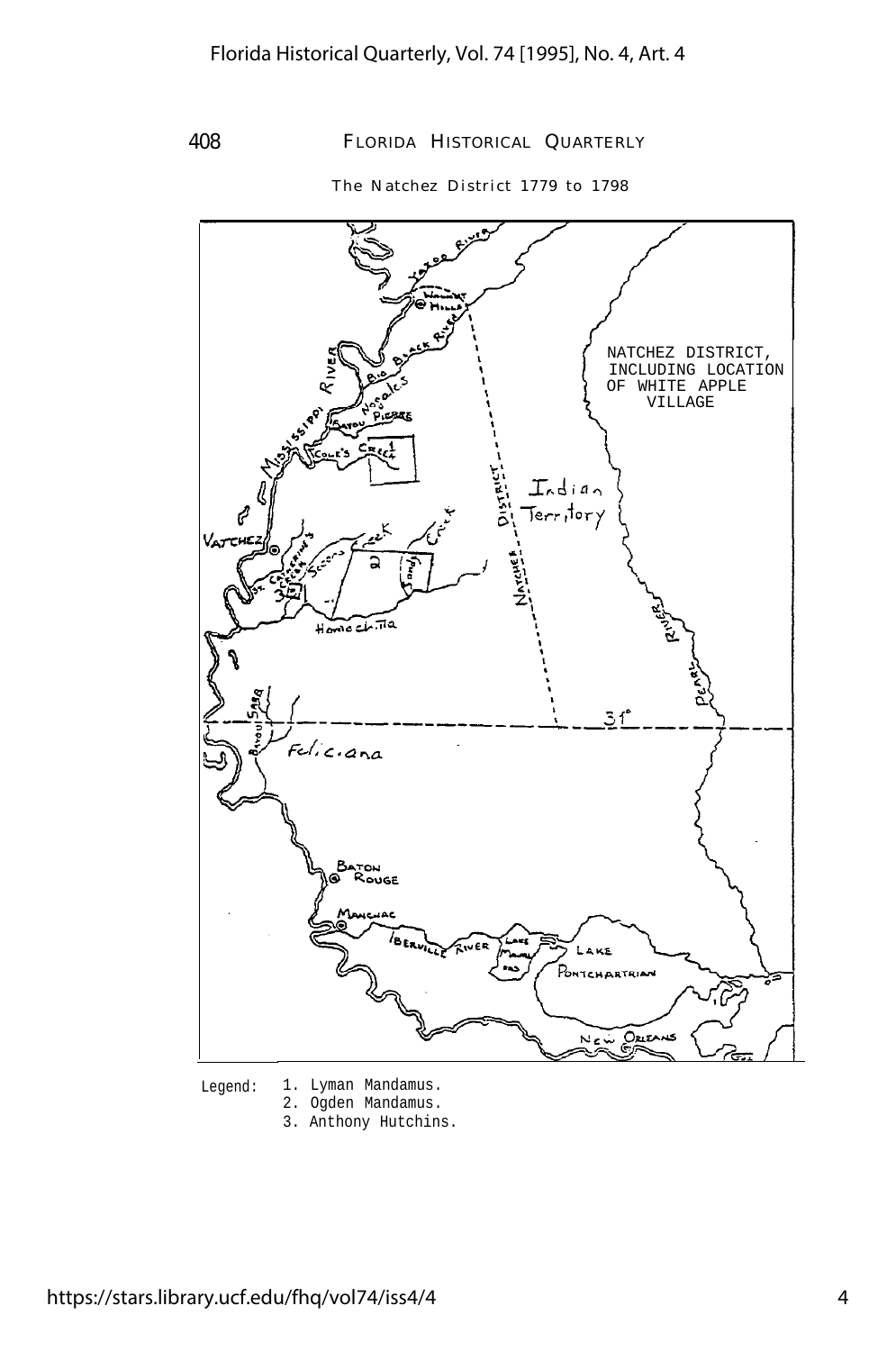ANTHOHY HUTCHINS: A PIONEER OF THE OLD SOUTHWEST 409 ists. Willing's soldiers looted Apple Hill and carried off a number of slaves. Hutchins was captured by the raider and carried to New Orleans.

While there, Hutchins engaged in espionage. He offered rewards for any disaffected rebels who might deliver Willing and Oliver Pollock, the prominent merchant and *de facto* consul for the American rebels at New Orleans. Despite that disruptive behavior, Governor Bernardo Gálvez intervened and pressured Willing to grant Hutchins a parole. $9$ 

Much to the chagrin of Gálvez, Hutchins broke his word and the conditions of the parole by securing a mount and riding off toward Natchez.<sup>10</sup> Hutchins would come to account in 1782 as a result of this perfidy. Near Natchez, he rounded up about 30 loyalist sympathizers, secured a batteau, and

Col. Hutchins fought the victorious battle with the same shirt he had on when he left New Orleans, having never taken time to shift [rest] & barely to refresh himself; nor went near his own house which was but a small distance, so intent was he in effecting the main object he had in view even a moment might have lost the opportunity forever."

The "main object" was an ambush of Reuben Harrison and some of Willing's men. The battle took place several days after his return. Losing the "moment forever" was a real possibility. The great bulk of the populace insisted on honoring the parole they were given by Willing. $12$ 

After the raid, Hutchins wrote long letters to Governor Chester in Pensacola, and to the American secretary, Lord George Germain, The letters explained what happened and were self-serving

<sup>9.</sup> J. Barton Starr, *Tories, Dons,* and *Rebels: The American Revolution in British West Florida* (Gainesville, 1976), 108-109.

<sup>10.</sup> Rivington's *Royal Gazette,* New York City, January 1, 1779, quoting from a Jamaican newspaper account of November 21, 1778. This account was shared with the author by Robin Fabel of Auburn University.

<sup>11.</sup> Ibid.

<sup>12.</sup> CO 5/607:409, Minutes in Council, November 11, 1776, 631, 634:434, 475-482, 523; Starr, *Tories, Dons* and *Rebels,* 111. That Harrison joined Willing was curious. He was a loyalist who had fled Virginia and obtained 300 acres of bounty land in recompense for losses there. Minutes in Council, February 11, 1778, CO 5/635.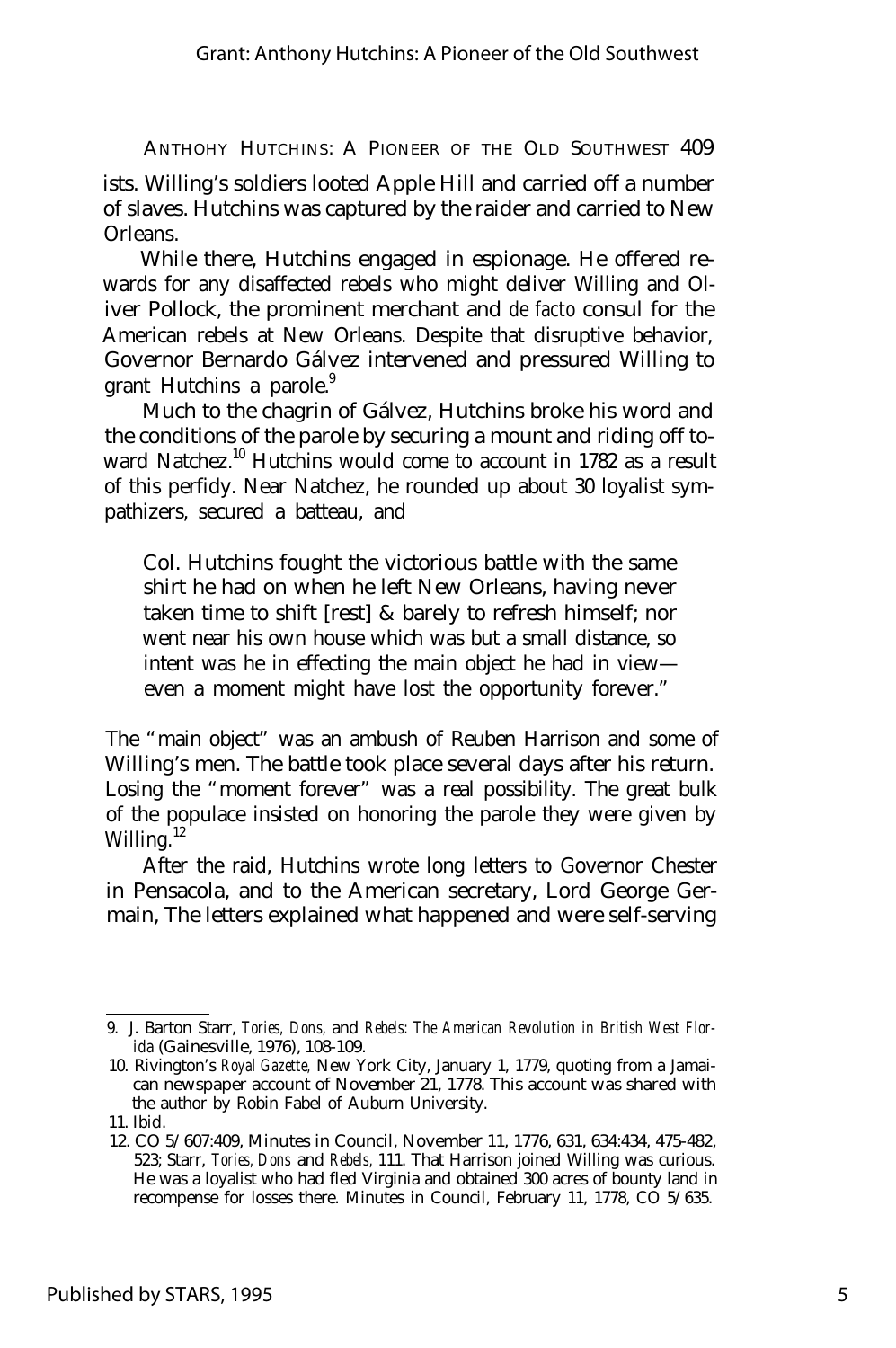to an extreme. In his typically grandiose prose, he wrote Germain that "their colors were soon torn down and now lay dejected at our feet, and those of His Britannic Majesty most splendidly appear in triumph." For his patriotic effort and his own self-promotion, Hutchins was advanced on the permanent army list from captain to major, and breveted to lieutenant colonel in the West Florida Volunteers militia regiment commanded by Alexander McGillivray. Named commander at Natchez, he added military to civil supremacy from April until September 1778, when Fort Panmure received a garrison of regular troops. In addition to promotion and written commendation, Hutchins was granted another 7,000 acres of  $l$ and $l$ <sup>13</sup>

The year 1779 brought a series of rude shocks to the inhabitants of Natchez. They found themselves at war with their Spanish neighbors only shortly before Governor Bernardo Gálvez defeated Colonel Alexander Dickson at Baton Rouge in September. To the outrage of Hutchins, Ross, Hiorn, and others, Dickson was obliged to surrender Natchez to the Spanish. Though the loyalist patriots sought to continue the struggle, they could muster little support in the community to defy the terms of surrender. True to his orders, on October 5, 1779, Captain Anthony Foster lowered the British colors at Natchez. He and his small garrison marched out of the fort and surrendered their arms to the Spanish, ending British rule in the Natchez district.

Those settlers wishing to leave were given eight months to sell their property and move, but the great majority elected to remain and take their chances with the Spanish. Until the conquest of Mobile in 1780 and Pensacola in 1781, there remained a chance the British flag would return by force of arms. Some did leave, and others fled after the failed revolt of 1781. But most remained. In exchange for an oath of loyalty, they were promised religious toleration and the security of their estates.

By April 1780, the commander at Natchez began to hear cases from the inhabitants. Though many of the legal procedures were different, and only one Spaniard sat as judge, jury, and prosecutor,

<sup>13.</sup> Hutchins to Germain, July 1, 1778, CO 5/594:457-61; Minutes in Council, September 1, 1772, May 16, 1774, CO 5/608, 634:148, 248, 590:251-253, 594:474- 482, 494, 495. Despite the promotion, he continued to receive a captain's pension. Vain to a fault, he styled himself the rest of his life as Colonel Hutchins.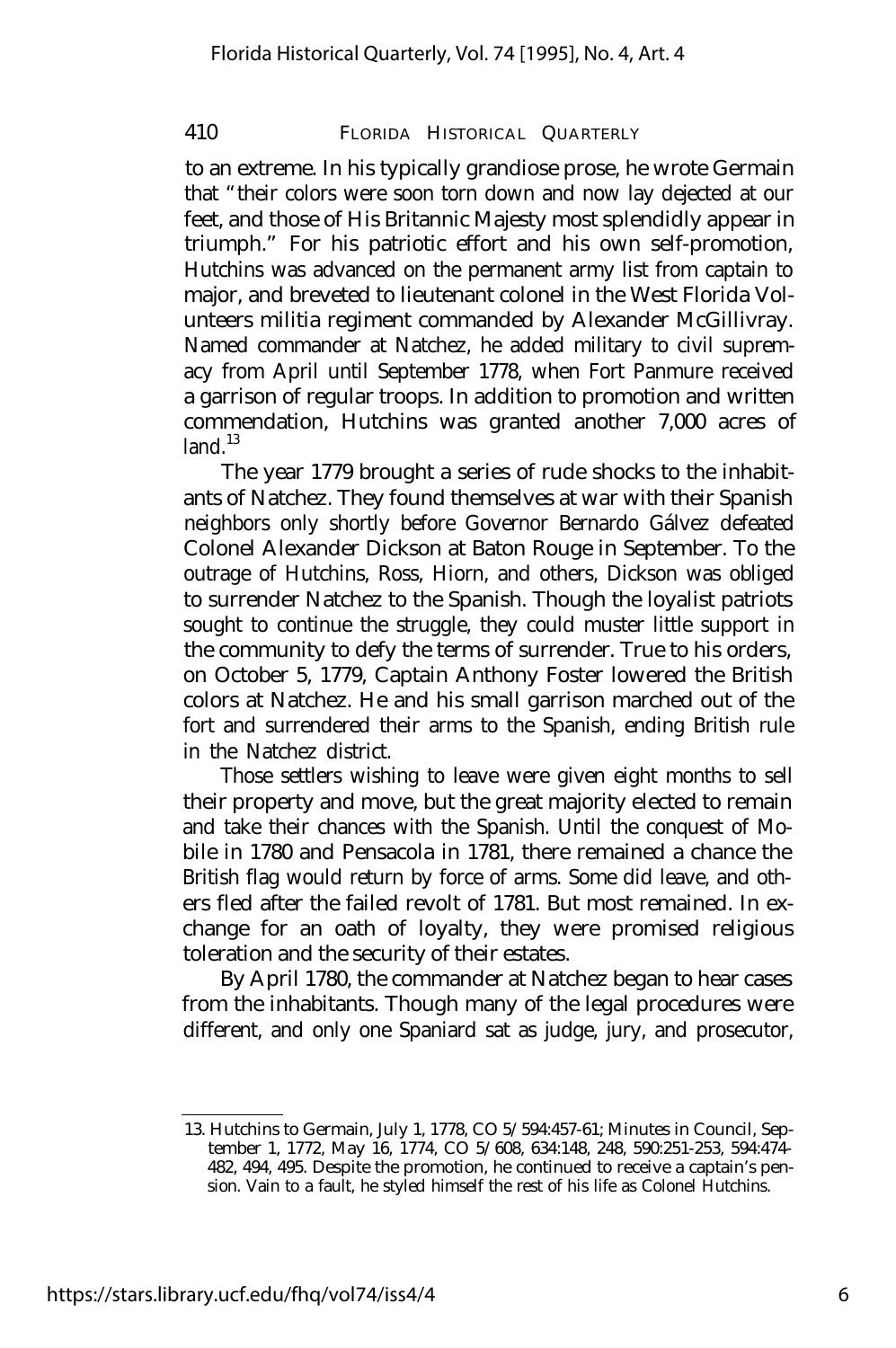decisions were largely the same as any which might have been handed down in a court of English common law. With Francis Farrell, a British settler who was fluent in Spanish, on hand to translate for the commandant, Carlos Grandpré, the residents brought their quarrels for settlement.<sup>14</sup>

Prudently reluctant to overturn the system which was in place, the Spanish initially relied heavily on the advice of two former justices of the peace, Anthony Hutchins and Isaac Johnson. With that concession to British habit, and the use of arbitrators, appraisers, and constables from the community, the ad hoc system developed at Natchez remained in practice until 1798, though it never became formalized in the regular Spanish colonial structure.<sup>15</sup>

In one of the earliest cases at Natchez, Hutchins sued Richard Bacon for a saddle which Bacon had continued to hire out after he had sold it to Hutchins. The latter wanted his property. Grandpré ordered the saddle to be turned over immediately or Hutchins' money returned.<sup>16</sup>

Between September 1779 and April 1781, while the Natchez district was under Spanish rule, the capital at Pensacola was not. Natchez residents watched events there closely, since either Pensacola or Mobile might be used as a base for a reconquest of the Mississippi settlements. Some contemporary accounts suggested that rumors of a relief expedition to Pensacola by sea sparked the idea of revolt at Natchez<sup>17</sup>

<sup>14.</sup> McBee, 289, 290. The earliest recorded date extant for a case was April 14, 1781. It concerned a dispute between John Blommart and Adam Bingamin over a debt owed the former. Natchez Court Records, Vol. 1 (1781), 48, microfilm at University of West Florida Library.

<sup>15.</sup> For more on the regular Spanish practices, see J. H. Parry, *Spanish Seaborne Empire* (New York, 1972), 174-192. Natchez was the most northern and eastern outpost for the protection of the viceroyalty of New Spain. The crown could never afford properly to garrison the region, so it turned to measures designed to gain the obedience of the British community, and pursued a conciliatory Indian policy. The chain of command which established these practices was José Gálvez, Minister of the Indies and nephew of Bemardo; Estevan Miró, who became governor of Louisiana when Bernardo was promoted to the captain generalcy of Cuba; and Carlos Grandpré, permanent fort commander and frequently acting governor of the Natchez district.

*<sup>16.</sup>* McBee, *The Natchez Court Records,* 235, 294.

<sup>17.</sup> John W. Caughey, "The Natchez Rebellion of 1781 and Its Aftermath," *The Louisiana Historical Quarterly* 16 (January-October, 1935) 58.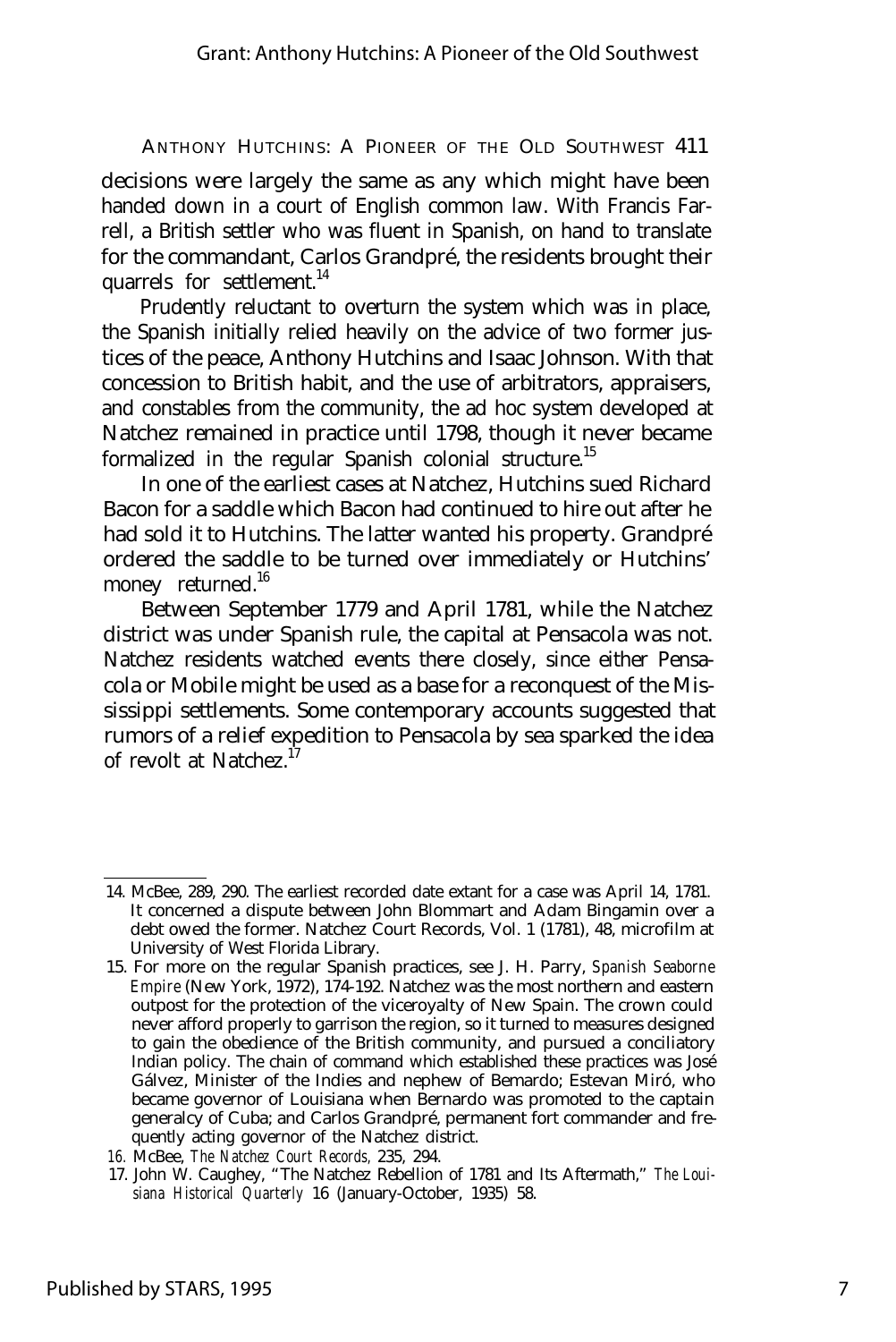No reinforcements arrived and the siege of Pensacola by Louisiana Governor Bernardo Gálvez began April 9, 1781. The British commander at Pensacola, General John Campbell, hoped that an uprising at Natchez might give the British sufficient time to strengthen their forces at Pensacola. If the British settlers at Natchez could overthrow the Spanish there, they might also recapture Baton Rouge and Manchac, and force Gálvez to divert some of his forces from the siege of the capital of British West Florida.

To encourage the revolt and give the appearance that it was an act of war rather than treasonous civil unrest, Campbell sent blank commissions to brothers John and Philip Alston, and Jacob Winfree, all prominent Natchez settlers. John Blommart, a prominent trader, distiller, and planter, agreed to accept command of the insurgents. Hutchins resumed the post of chief magistrate during the rebellion.<sup>18</sup> But the Spaniards were not convinced. They reasoned that those who had opted to stay in 1779 had sworn oaths of loyalty to His Catholic Majesty. The rebellion was therefore treason against their acknowledged sovereign.

When the short-lived 1781 revolt was suppressed, Hutchins hurried to explain his participation. In a tenor reminiscent of his letters to Chester and Germain in 1778, he wrote Estevan Miró, who had succeeded Gálvez as governor, claiming that he had reluctantly accepted the post as chief magistrate because of threats against his family and estate if he refused.<sup>19</sup> Miró was apparently willing to accept the explanation. Parker Carridine, George Rapalje, John Smith, and possibly John Rowe and Joseph Holmes were all arrested, sent to New Orleans, questioned about their roles in the revolt, and eventually released. Others were questioned and then deported. Hutchins was not even obliged to go to New Orleans for questioning. $20$ 

But Miró's superiors were not so forgiving. While his breach of parole in 1778 had been overlooked by Governor Gálvez who was

<sup>18.</sup> Starr, *Tories, Dons, and Rebels,* 217; Archive General de Indias, Papeles Procedentes de Cuba, Hutchins to Miró, July 1, 1781, legajo 114, Seville, Spain; Caughey, "Natchez Rebellion," 58-59.

<sup>19.</sup> Hutchins to Miró, July 1, 1781, AGI, PC, leg. 114.

<sup>20.</sup> The rising began on April 22, 1781, but news of the fall of Pensacola caused the revolt to collapse on June 23. Only three settlers and no Spaniards died as a result of the affair. Caughey, "Natchez Rebellion," 60-62; Journal of Morandière, AGI, PC, legajo 2359.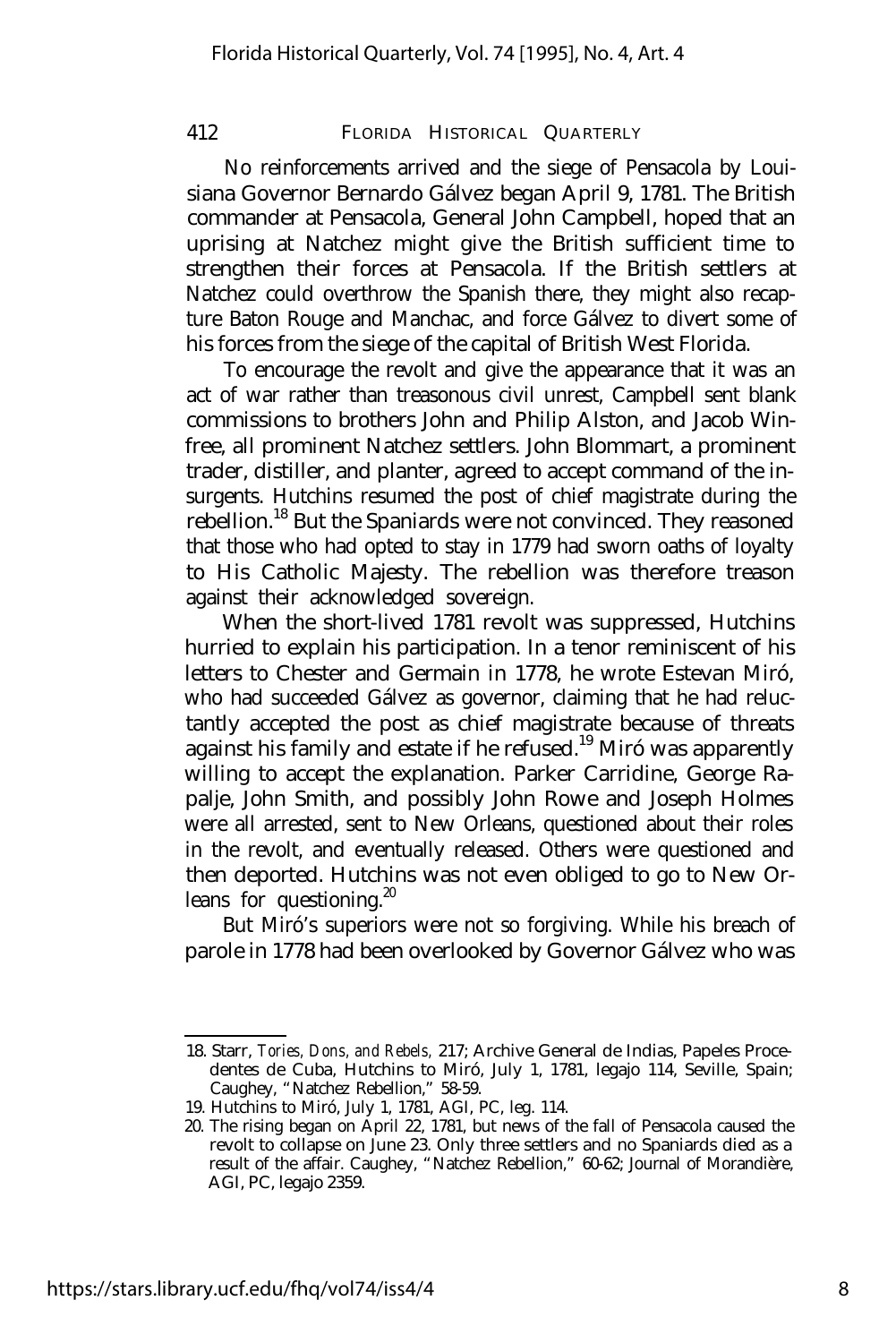at that time anxious to placate the British settlers at Natchez, there was less willingness to tolerate Hutchins' participation in the 1781 uprising. As his fears of arrest mounted, Hutchins, accompanied by the youthful John Ogg, fled the district sometime between November 21, 1781 and March 23, 1782. On the latter date, his wife successfully petitioned to keep the family property from being seized by the Spanish, but Hutchins himself was long gone. Making his way through Georgia to England, the erstwhile chief magistrate remained there for about two years.<sup>21</sup> The promotion of Bernardo Gálvez to Viceroy of New Spain upon his father Matías' death in 1785 cleared the way for Hutchins to return. A second letter to Miró apparently satisfied the governor, Hutchins kept all the land he had been granted by the British and later received additional grants from the Spanish. The historian J. F. H. Claiborne wrote that Hutchins' return to the district came about through the intercession and influence of William Panton of the trading firm, Panton, Leslie, and Company. Given the frequently strained relations between Governor Miró and that company, however, it is more likely that Hutchins' own eloquent prose and the support of his friends in Natchez effected his return.<sup>22</sup>

During Francois Bouligny's brief term as commander in 1785, he wrote a lengthy letter to Governor Miró proposing a reorganization of the district. In his opinion it was beset by crime, and he complained that the people used every excuse to come to Natchez to litigate and get drunk. Bouligny did not care greatly for Natchez— nor did Natchez care for Bouligny. His plan called for the appointment of captains. They would be militia commanders and responsible for the conduct of the people in their areas. The captains would try trivial matters at law and report periodically to the district commander. For captaincies he listed the most prominent inhabitants, including Richard Harrison, Christian Bingamin,

<sup>21.</sup> Miró became governor of Louisiana when Gálvez was given the captaincy general of Cuba. It is highly possible that Grandpré warned Hutchins of his impending arrest. The two had close relations before the revolt, and they resumed in 1785. See Caughey, *Natchez Rebellion,* 59, McBee, *Natchez Court Records* 12, James, *Antebellum Natchez,* 141.

<sup>22.</sup> Hutchins to Miró, July 10, 1785, AGI, PC, legajo 198; J. F. H. Claiborne, *Mississippi as a Province, Territory, and State* (Baton Rouge, 1964), 132. See also William S. Coker and Thomas D. Watson, *Indian Traders of the Southeastern Borderlands: Panton, Leslie & Company, 1783-1847* (Gainesville, 1986).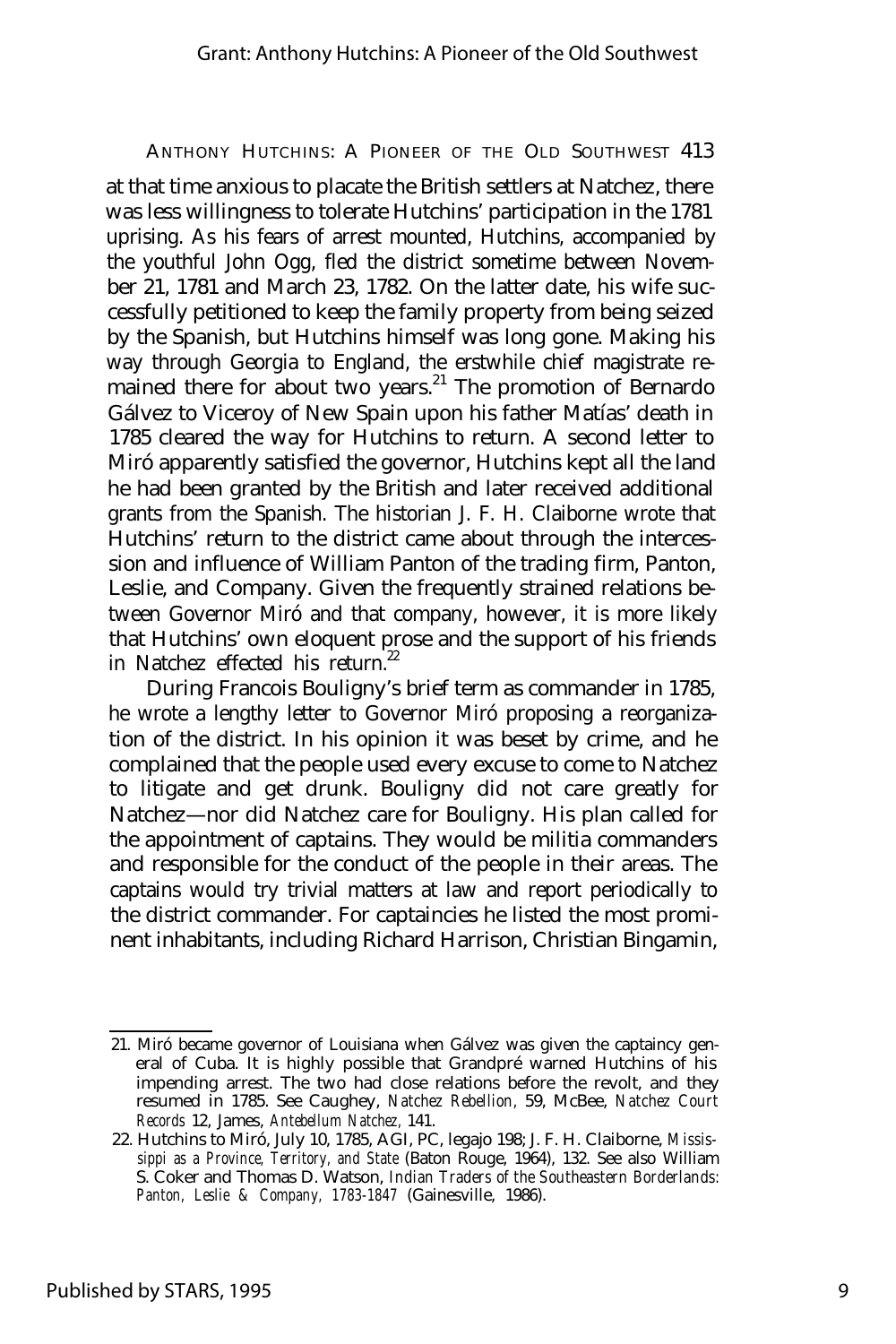Justus and Caleb King Anthony Hutchins, Parker Carridine, and William Vousdan. The plan was never implemented.<sup>23</sup>

Allowing private Protestant worship and the toleration of an occasional public sermon was a pragmatic violation of the Laws of the Indies. An even more serious deviation was the recognition of non-Catholic marriage ceremonies. But several court cases refer to Protestant marriages. In the case of Rebecca McCabe's request for separation from her husband, Edward, the record shows that

Notwithstanding what is said in the foregoing memorial concerning the unlawfulness of her marriage, it was celebrated in as lawful a manner as was then in practice in this country, not by a common country constable as is said but by Mr. Justus King who was then authorized by the government for that purpose.<sup>24</sup>

In another case, sometime before his death in 1784, the Reverend Samuel Swayze married Emmanuel Madden and Patience Coleman. After an examination of the available documents by Anthony Hutchins and Isaac Johnson, the court recognized the legality of the wedding in 1786.

Hutchins held no official post during the period of Spanish rule, concentrating instead on improving his estate. He enjoyed considerable success in this regard. The census of 1788 showed him to be among the wealthiest citizens of the district. His family, numbering 46, included 36 slaves. In 1787, he grew 30,000 pounds of tobacco, an amount succeeded only by the 37,500 pounds produced by John Ellis. His 540 head of cattle and 200 hogs made him the leader in that category.<sup>25</sup> The census of 1792 reflected his continuing success. Although John Heartly was the largest landholder with 10,000 acres, Hutchins was second with 8,512. Adam Bin-

<sup>23.</sup> Bouligny to Miró, August 22, 1785, in Kenneth Kinnaird, ed., *Spain in the Mississippi Valley, 1765-1794* (Washington, 1946), 3:136-142. Bouligny held the community in low esteem, and wrote that they "pass the entire day in the town of Natchez where it is the custom, particularly of the common people, to deliver themselves up to drink with great excess." Another factor contributing to Bouligny's removal was the tension between him and Miró. Bouligny felt he should have been named governor of Louisiana rather than Miró in 1781.

*<sup>24.</sup>* McBee, *Natchez Circuit Records,* 344. Justus King was a New Jersey settler, a son-inlaw of Reverend Samuel Swayze, and likely continued as pastor of his congregation after Swayze's death in 1784.

<sup>25.</sup> Census of 1788, AGI, PC, leg. 2360; Claiborne, 132.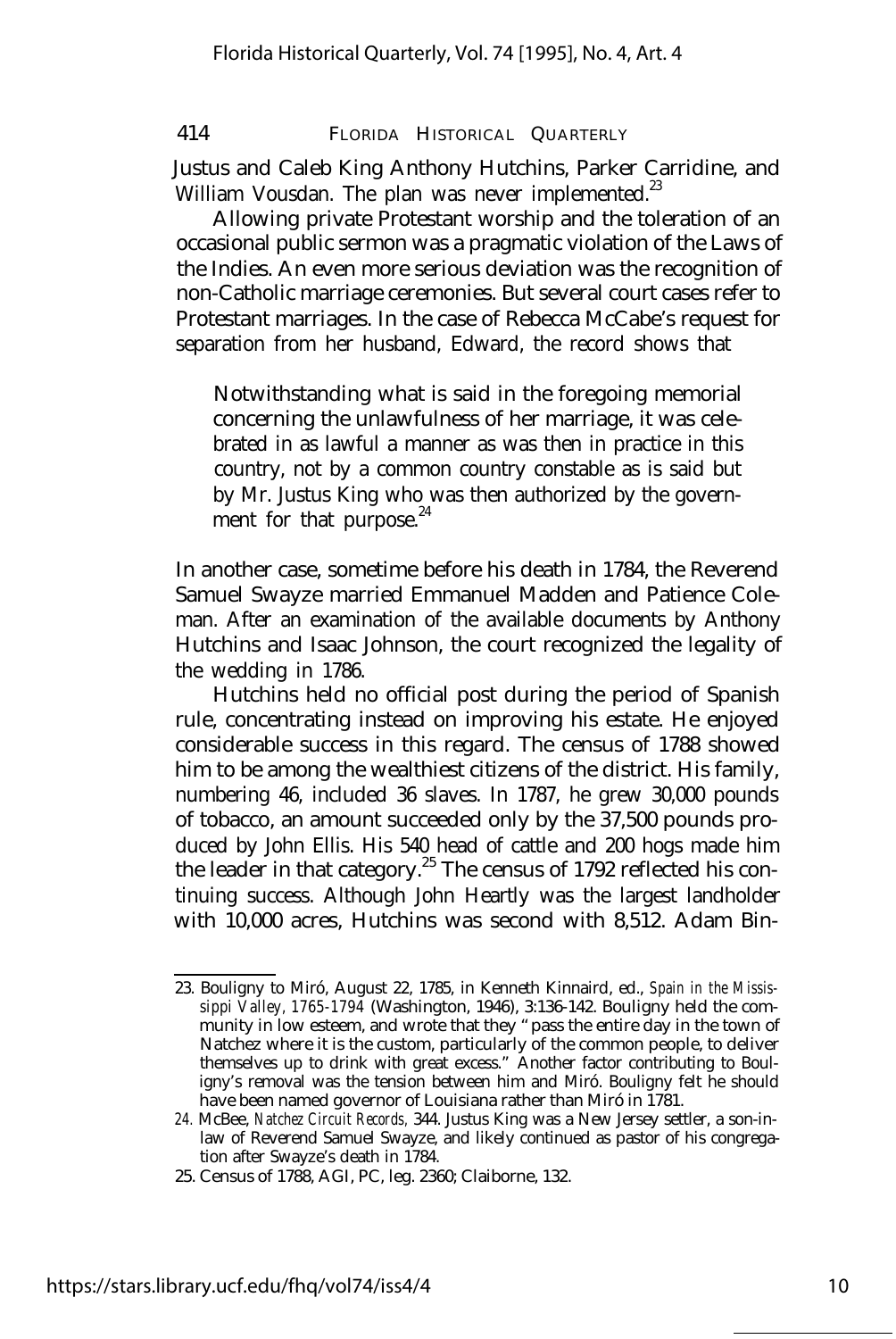gamin had 8,000 acres. The estate of the recently deceased Richard Ellis included 5,917 acres. Hutchins was the undisputed leader in the livestock category with 100 horses, 1,000 head of cattle, and 500 hogs. The number in his household had also increased to a total of 69, all except 10 of whom were slaves. Only the estate of Richard Ellis, with 97 members, was larger. $^{26}$ 

Hutchins was a contentious individual whose long and vindictive memory could sometimes be troublesome to his neighbors. One such person was Nehemiah Carter, a settler from New Jersey, who felt his wrath in 1795. In a remarkable statement to the Spanish authorities, Hutchins related a conversation dating to "1787 or 88." Carter had indirectly bought 100 arpents of land, but not the buildings adjacent to it. Hutchins

advised Carter to apply for a grant to secure said buildings but said Carter replied that he would not, observing these people, meaning the Spaniards, would not long be here and he was glad the 100 arpents were bought in the name of his wife, as he would never hold land under Spanish ti $t$ le. $27$ 

Apparently the authorities thought lightly of the charges, noting that seven or eight years had elapsed since the statement was made. Furthermore, Carter's involvement in the 1781 rebellion was limited and he had never since allowed his alleged dislike to stand in the way of his enjoying prosperity in Spanish Natchez. No action was taken in the matter.

The Natchez area was not officially acquired by the United States until 1798, but the beginning of the transition began in 1797

<sup>26.</sup> Carroll Ainsworth McElligott, "1792 Census of Natchez," *The Genealogical and Historical Magazine of the South,* Vol. 1, no. 1, and Vol. 2, no. 2. The practice of hiring slaves out was common at Natchez. The large number of slaves owned by Ellis and others represented not only an investment which multiplied itself, but also a source of continuing income.

<sup>27.</sup> McBee, *Natchez Court Records,* 207. Incidents such as this one were the most serious character flaws of Hutchins. Compounding this vindictiveness, he had a tendency to curry favor and engage in self-promotion. Just one example of this is a letter sent directly to Lord George Germain after his ambush "crushed" the Willing raid on Natchez, CO 5/594:475-482. Hutchins made sure the letter was entered in the Minutes in Council of April 23, 1778 in Pensacola as well. This combination of faults caused hurt feelings and created enemies on occasion. It is obvious that by 1795, the Spanish not only recognized his abilities and made use of them, but clearly made allowance for his tendency to be spiteful.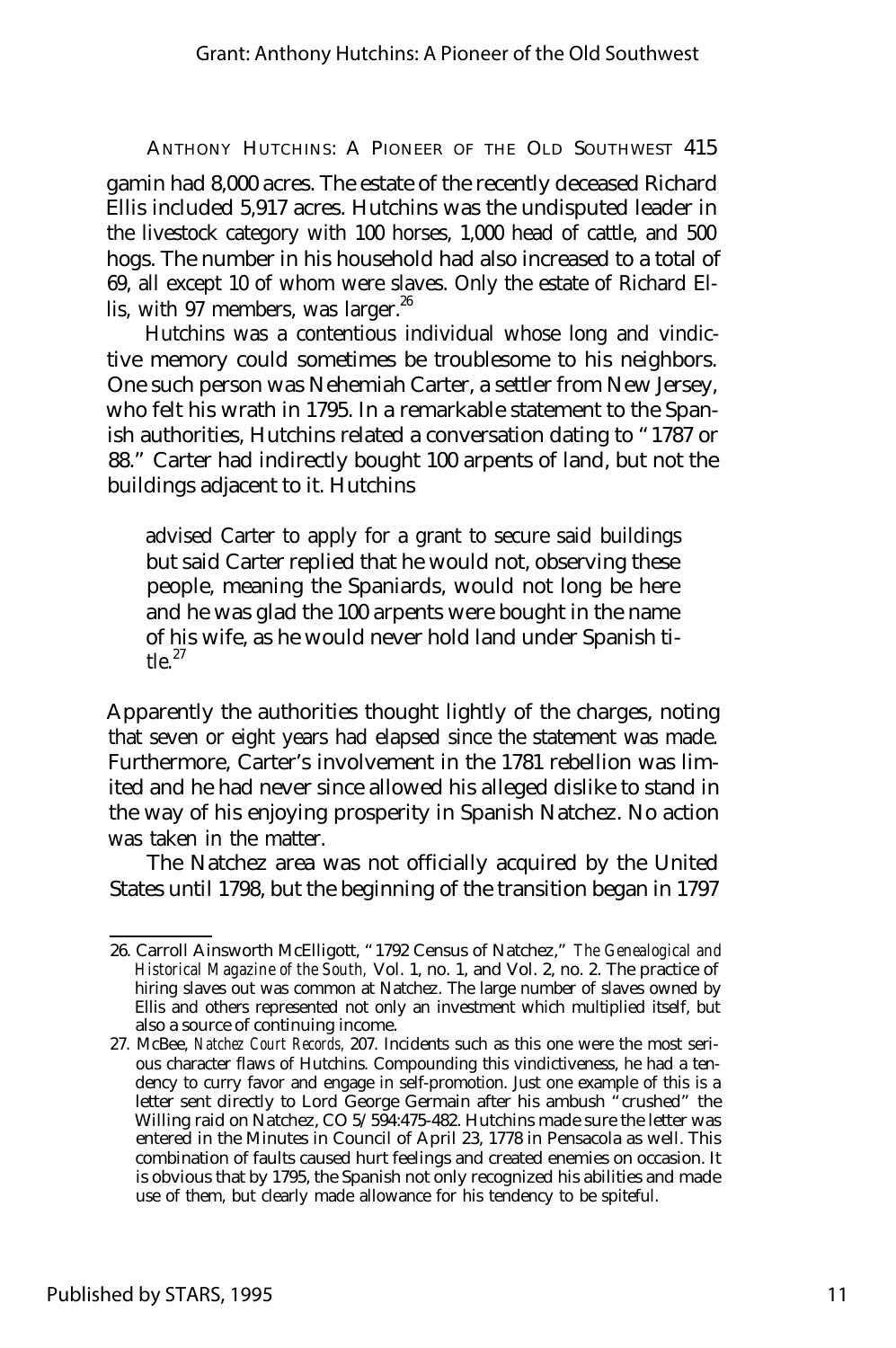with the arrival of Andrew Ellicott. Accompanied by a group of soldiers he was there to draw the boundaries of the area to be ceded. His situation was tenuous because not all area residents were reconciled to the change, and many others feared turmoil during the transition.

Ellicott was a Quaker from Pennsylvania and a competent surveyor. He arrived at Natchez on February 24, 1797 and, styling himself as an ambassador rather than merely a tradesman hired to draw a boundary, he asked for permission to meet with Governor Manuel Gayoso to present his "credentials." This well-meaning, if stubborn and intolerant surveyor, took it upon himself to effect an immediate transfer of sovereignty. His imperious and adamant manner soon caused his relations with the governor to deteriorate, and the public grew restless when Gayoso began to stall for time.<sup>28</sup>

Ellicott's personality and opinions grated on the community. In one case, he wrote his secretary that the people of the district were

the most abandoned villains who have escaped from the chains and prisons of Spain and been convicted of the blackest crimes. Natchez, from the perverseness of some of the people, and the ebriety [drunkenness] of the negroes and Indians on Sundays, has become an abominal place.<sup>29</sup>

A further irritant to those hoping for a quiet transfer of flags was Ellicott's unabashed support for those agitating for immediate cession rather than the six-month transition stipulated in the Treaty of  $\mathrm{San}$  Lorenzo.  $30$ 

<sup>28.</sup> Andrew Ellicott was well known in the 1780s. He had a varied career as a mathematics professor and surveyor. He entered government service in 1791 to survey the new District of Columbia. When Toussant L'Enfant was fired as designer of the new capitol city, Ellicott, replaced him. His personality soon caused his dismissal as well, but his qualities as a surveyor led to continued governmental appointments, the last of which was the survey of the Mississippi and Louisiana line, *Dictionary of American Biography* (New York, 1931), 6:89-90.

<sup>29.</sup> Andrew Ellicott, *The Journal of* Andrew *Ellicott* (Chicago, 1962), 208. His lens on the area was obviously warped. Most of the populace were quite ordinary, and drunken Indians and slaves were a testimony to the tolerance of the authorities.

<sup>30.</sup> Journal of Captain Isaac Guion, Mississippi Archives, Record Group 2, Territorial Governor, files I, 2. The accord, also known as Pinckney's Treaty, was signed in 1795 but implementation of it dragged on until 1797.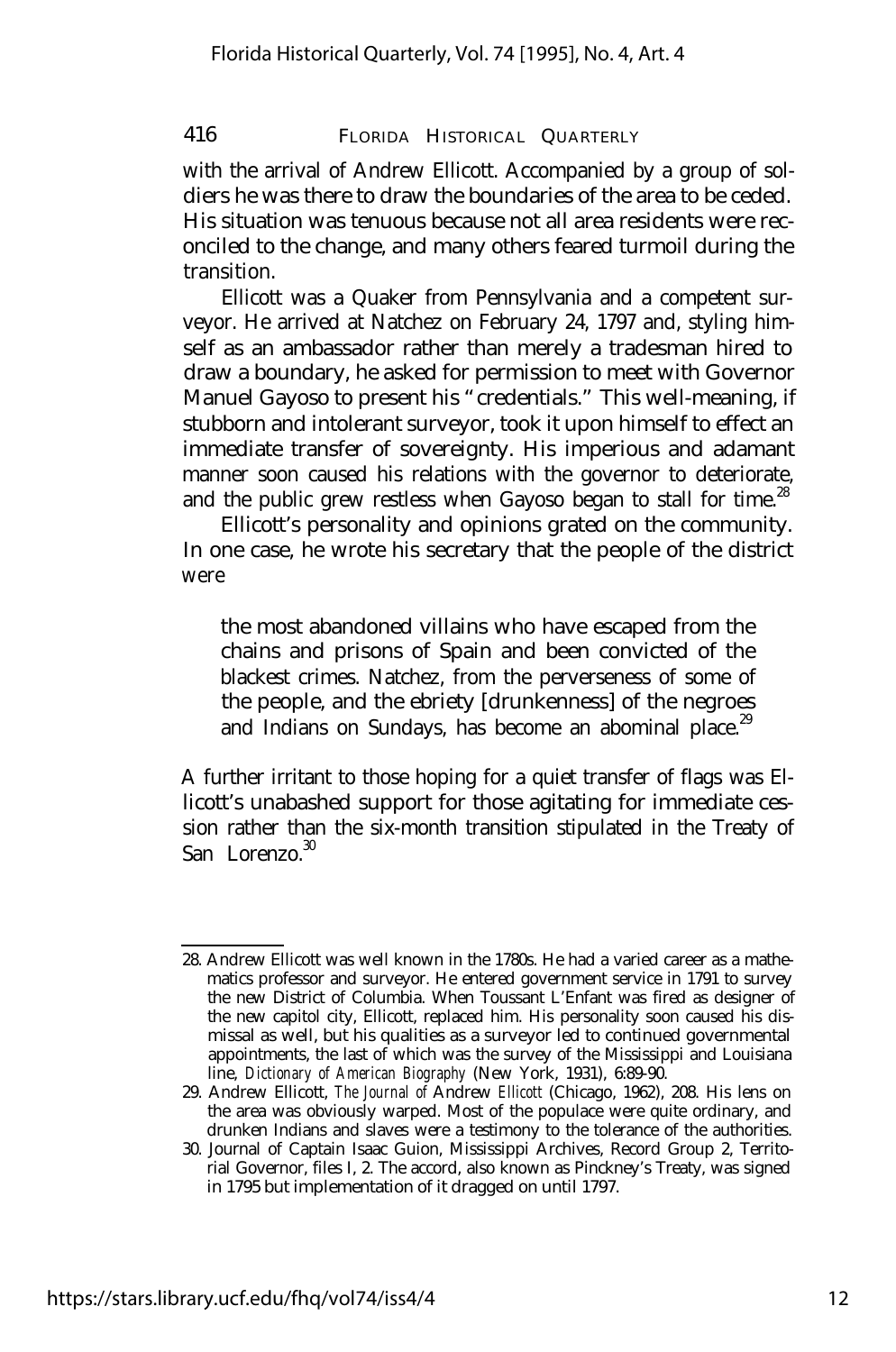The self-styled diplomat, general, and governor had in his company about 40 transients who came along in expectation of adventure and opportunity at Natchez. On June 10, 1797 he gathered these camp followers and some local residents for a tumultuous meeting which threatened to become a riot.

In response to Ellicott's excuses, many of the elite of the district met at the tavern of William Belk that same evening. This impromptu assembly elected a Committee of Safety. Four of its six members were British settlers Anthony Hutchins, Cato West, Bernard Lintot, and William Ratliff. The other two were Gabriel Benoist and Joseph Bernard, both of whom had moved to the district before 1789.<sup>31</sup>

They submitted to Gayoso and the provincial governor, Baron de Carondelet, a proposal simply to remain loyal subjects of Spain until the transfer of sovereignty took place. The militia would be used only in the slight chance of Indian attack or to suppress riots. Until the change of flags, the laws of Spain would prevail. In a display of their loyalty, during the height of unrest in mid-June, militia units mustered each night at the fort and relieved the Spanish garrison so the soldiers could get some rest.<sup>32</sup>

The Spanish authorities agreed to the proposal, and with a united front supporting the leadership of the district, the populace calmed down and the short-lived Natchez Revolt of 1797 ended. The hastily assembled Committee of Safety became formally constituted with elections held in September.

Stephen Minor, acting Spanish governor of Natchez, agreed to the election, and a proposed procedure outlined in a letter from Anthony Hutchins. The letter called for an election

to be held in the town of Natchez, and in the separate beats of the district, to elect such Agent and such Committee, on Saturday, the second day of September next. And that the polls be opened at 10 A.M., and not closed until

<sup>31.</sup> Claiborne, *Mississippi,* 170.

<sup>32.</sup> Ibid.; Jack D. I.. Holmes, *Gayoso: The Life of a Spanish Governor of the Mississippi Valley, 1789-1799* (Baton Rouge, 1965), 193. A militia composed of units of foot, calvary, and artillery was established possibly as early as 1784, but certainly by 1793. That year and the next, units were sent to New Orleans in response to a rebellion by French Jacobins seeking to establish a republic.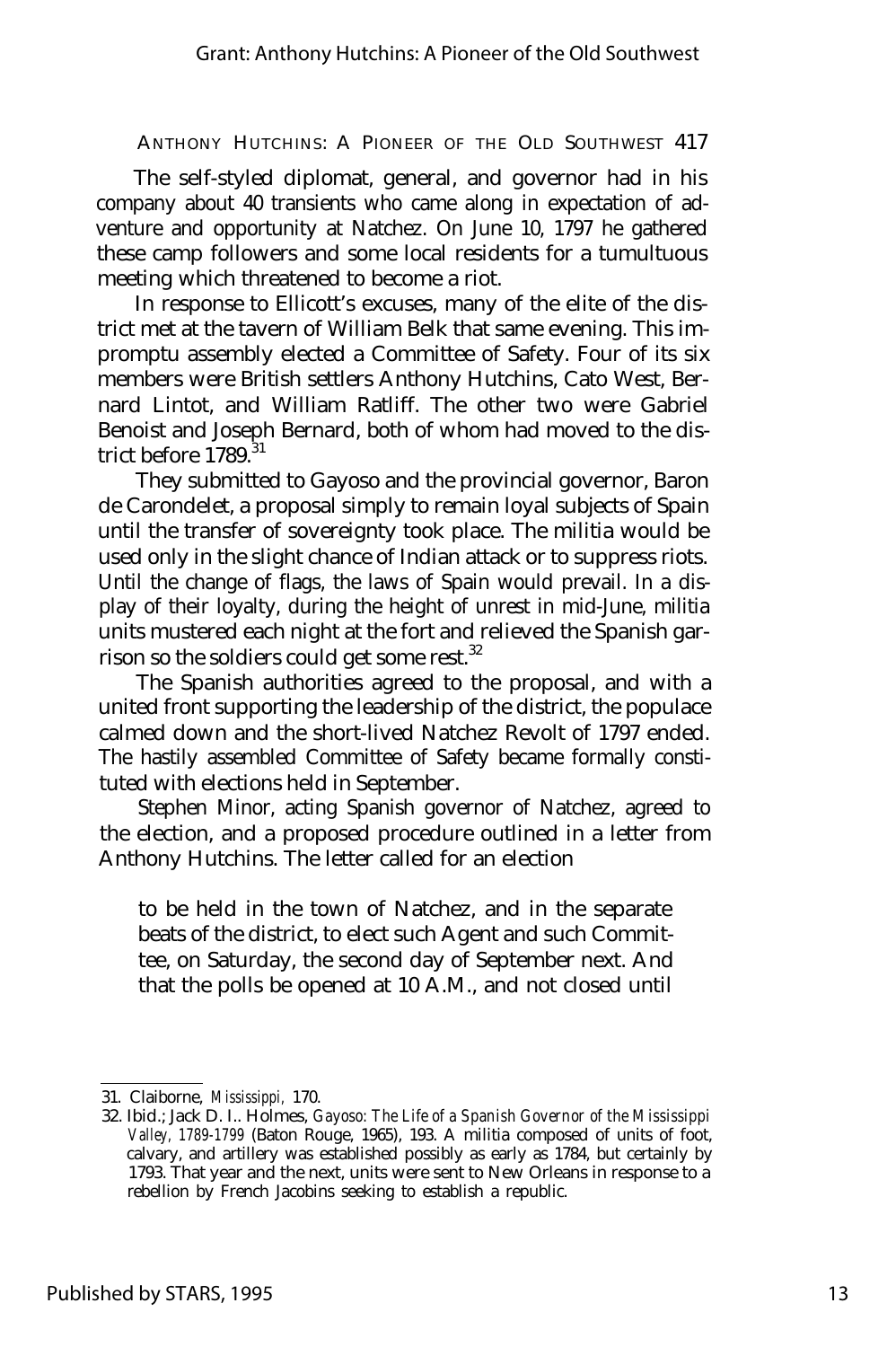sunset, under the direction of an Alcalde and one responsible citizen of the respective beats. $33$ 

For a people unaccustomed to elections for nearly 20 years, the preparations and conditions were thorough and detailed. Ballots would be counted and certified by a commission composed of one member representing each of the interested parties: the United States, the inhabitants, and the Spanish authorities. Chosen for this role were Andrew Ellicott, Adam Bingamin, and John Girault, any two of whom could certify a ballot.

Spanish toleration of an election was irregular and untraditional, but a great deal of pragmatic bending of their colonial practices had occurred since 1779. Even more striking were the qualifications for voting. Any white male of eighteen years of age known to be a resident, whether or not he owned property, could vote. This liberal qualification would not be matched in the United States for another generation.

The imperious Ellicott apparently misunderstood the election procedure. In his journal he claimed that, to find members for the supervisory commission, Hutchins

resolved to stop the first three persons who might be passing along the road, and constitute them judges of the returns of the election. A short time after he had taken this resolution, Mr. Justice King (an equivocal character,) and his two sons Richard, (a Captain in the Spanish militia) and Prosper, who were on their way to Natchez were stopped by Hutchins.  $.$   $.^{34}$ 

Given the character of those who "happened" to come along, Hutchins was either very fortunate, or Ellicott was inaccurate in the opinion that the choice of electoral judges was random. All three were respected residents. Justus King was an alcalde as well as "equivocal." 35

Despite the "active opposition" of Andrew Ellicott who refused to examine any ballots, and the attempted intervention of Lieutenant Purcy Smith Pope, commander of the American army detach-

<sup>33.</sup> Claiborne, *Mississippi,* 173.

<sup>34.</sup> Ibid., 142.

<sup>35.</sup> Ibid., 143.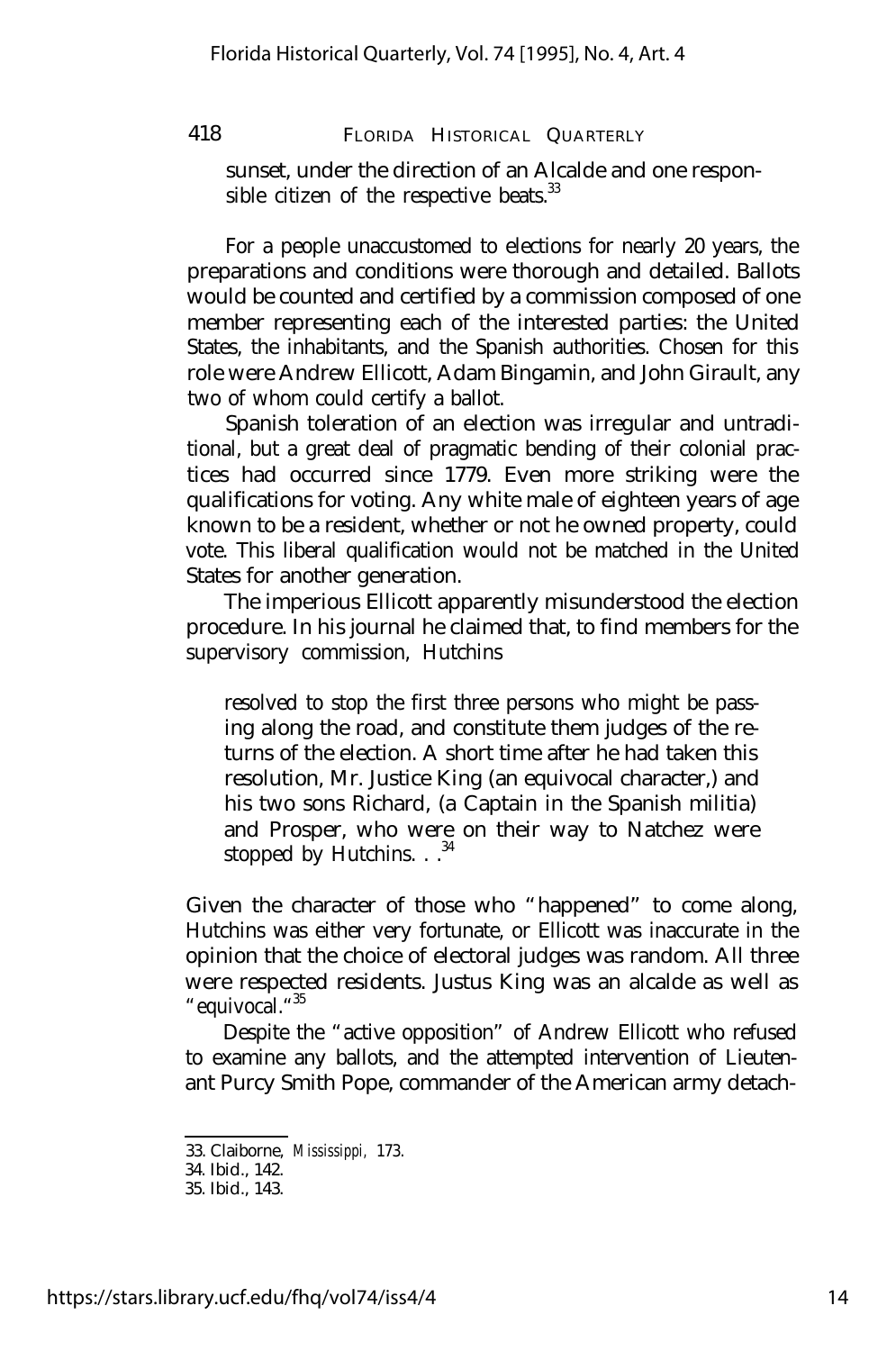ment at Natchez, the election proceeded as planned, and "there was very general turn-out in the various beats." The committee elected contained a fair balance of British settlers and more recent immigrants. Of the former, Thomas M. Green, Daniel Burnet, Justus King, Landon Davis, and Abner Green were chosen. John Shaw, Anthony Hoggatt, James Stuart, and Chester Ashley represented the latter.<sup>36</sup>

Every effort of Ellicott to discredit the poll and those elected failed. The committee became the *de facto* government of Natchez when Captain Isaac Guion accepted the transfer of sovereignty on March 29, 1798. Guion greatly simplified his task as *pro tem* governor and commander and adroitly avoided ruffling local feathers by allowing the committee to function as the civil government until the arrival of the first territorial governor.<sup>37</sup>

For that post, President John Adams named Winthrop Sargent. Almost immediately after his arrival on August 6, 1798, signed memorials for his removal were circulated and sent to Washington. The complaints were in response to the law code decreed by the governor. One such memorial, signed by an honor roll of British settlers, complained that

A want of confidence on the part of the Government is clearly demonstrated in the rigorous and unconstitutional measure of the criminal laws. . . . Let the laws be cut down to a constitutional standard, or rather let the laws be adopted agreeably to the ordinance of 1787, and let them be administered with firmness, tempered with clemency and humanity.<sup>38</sup>

Sargent had adopted the body of law he proposed when he was secretary of the Ohio territory. That code had been annulled by Congress as contrary to the spirit of the Constitution. But Sargent

<sup>36.</sup> Ibid., 173-174.

<sup>37.</sup> Ibid., 195.

<sup>38.</sup> Clarence E. Carter, ed., *The Territorial Papers of the United States, The Territory of Mississippi, 1798-1817,* V, (Washington, 1937), 75. Sargent's code decreed death and forfeiture of property for anyone convicted of treason, a power reserved to Congress alone. For a lesser crime, arson, the criminal was to be pilloried and whipped, then confined in prison for three years, along with forfeiture of all property to the territory. The settlers argued that this violated the ban on cruel and unusual punishments, as well as that on excessive fines.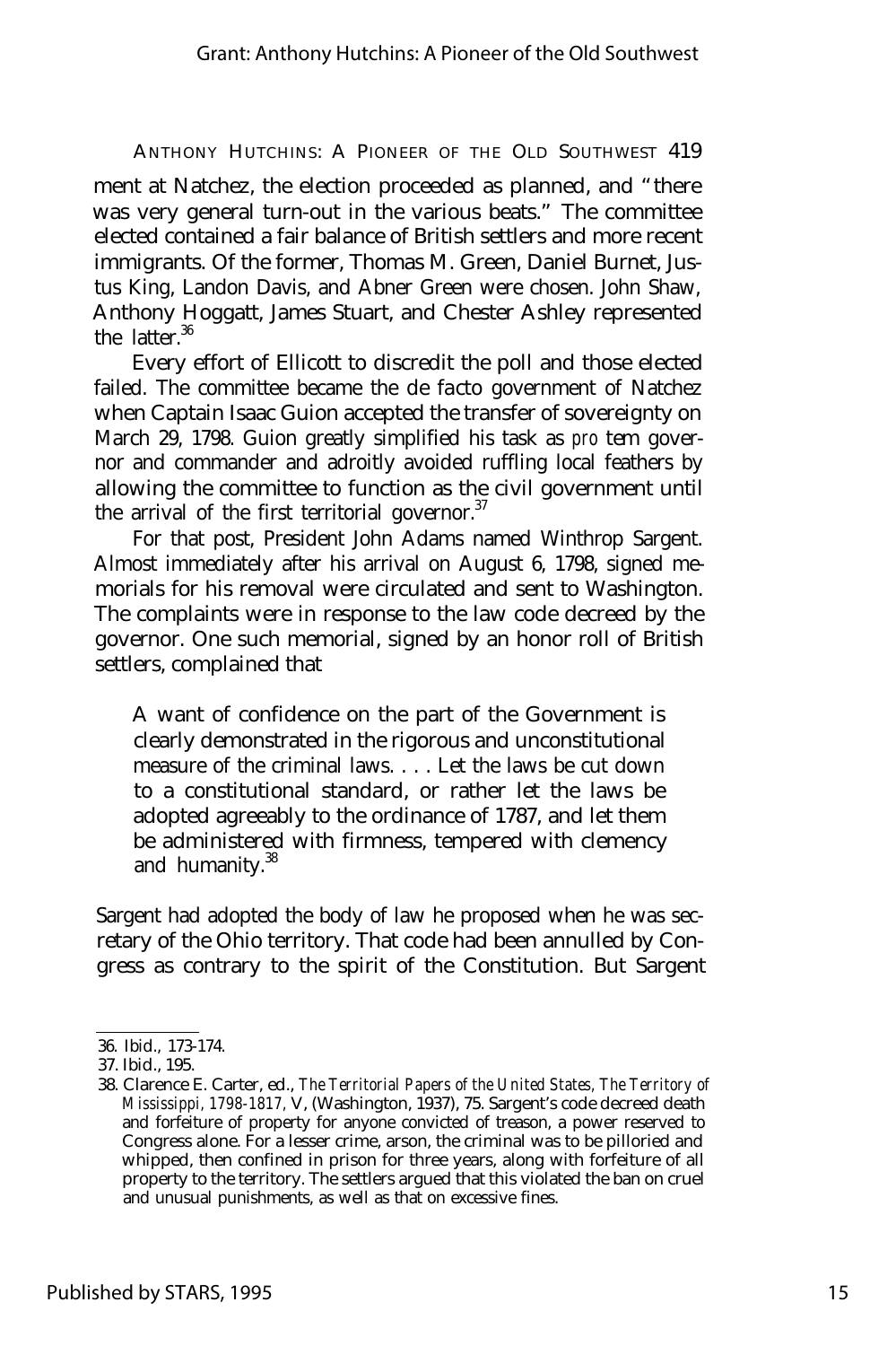agreed with Ellicott about the habits and morals of the community, and thought the only effective way to control the unruly populace was with an iron fist.

Enforcement of the Alien and Sedition Acts was the governor's self-appointed mission. At issue was the citizenship of the inhabitants of the Mississippi territory. Were they Spaniards? If they were, by law they could suffer expulsion if they displeased the government.

Much uncertainty plagued the original British settler community. Were they Americans by right of birth in colonies which became states in the federal nation? What was the nationality of those born in Britain or Germany? Had their oaths to the Spanish changed that status? What of their children, born in Spanish Natchez?

Again at the center of controversy, the venerable Anthony Hutchins, then nearly eighty-two years of age, decided to run for a seat in the first territorial legislature. He won election, but the governor ruled the poll invalid, as Hutchins was declared not to be a citizen of the United States. He had been, the authorities pointed out, on a half-pay pension as a captain in the British army for over 30 years. This disqualified him for United States citizenship. He was therefore not only ineligible for office, his words and actions fell under the aegis of the Alien and Sedition Acts, and he might face fines, imprisonment and possibly even deportation, if he continued to oppose the Sargent administration.

Hutchins produced an oath of loyalty to the United States dated October 8, 1798. He wrote Judge Peter Bruin that he "bore a commission under his Britannic Majesty and afterward became a subject of His Catholic Majesty." Now,

having been solicited by many of the most respectable inhabitants to offer myself a Candidate for Territorial Assembly, I did therefore [,] to satisfy the public if being useful to the community [,] agree to relinquish all rights to said pension.<sup>39</sup>

Ebenezer Dayton wrote an accompanying letter in which he argued that, because of the many and varied circumstances of arrival

<sup>39.</sup> Mississippi State Archives, Record Group 2, Territorial Governor, Volume 10,  $#A40.$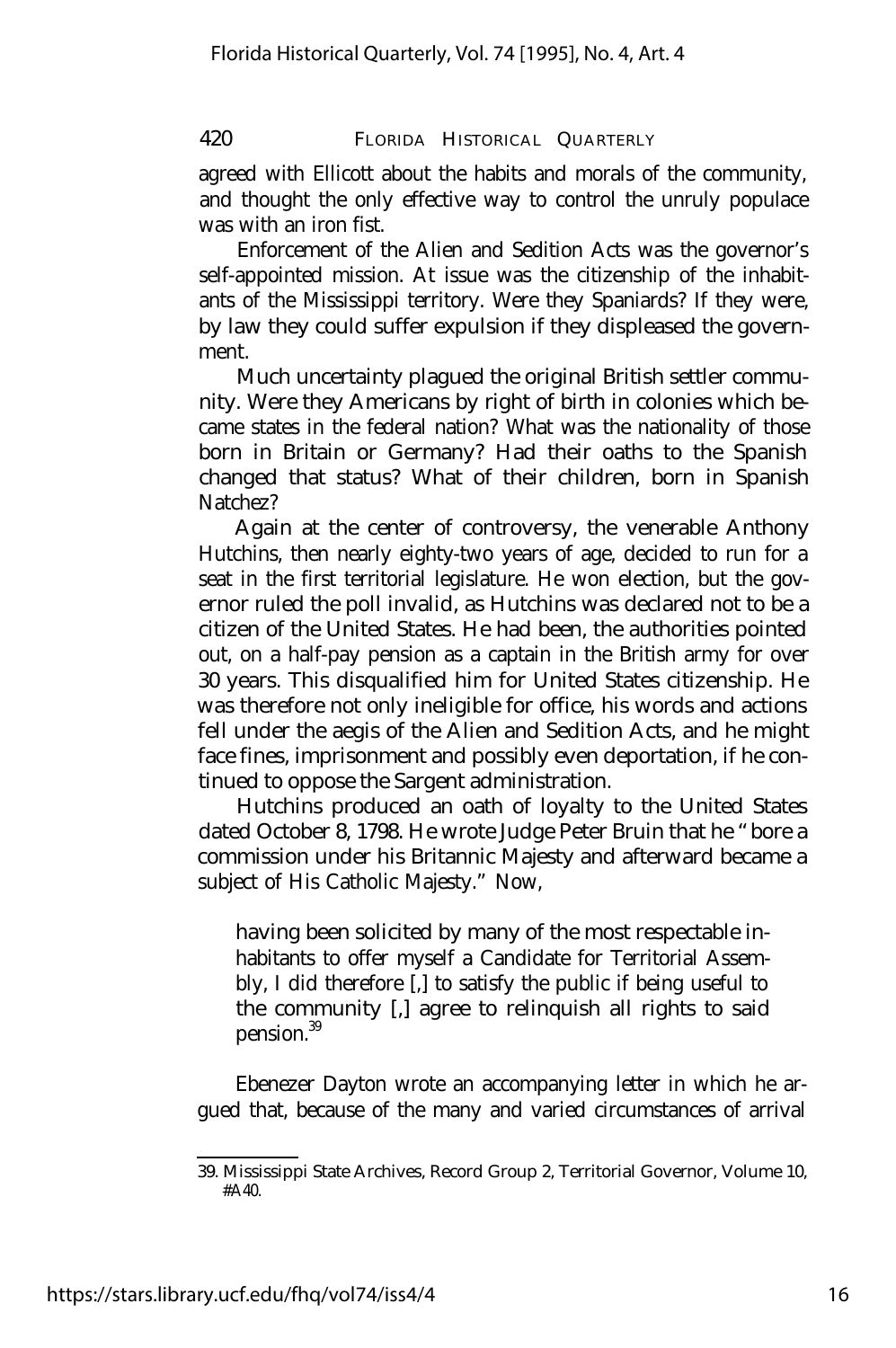in the territory, the only possible standard of citizenship must be the oath of loyalty to the United States taken by the residents in 1798. Hutchins and Sutton Banks, another opponent of Sargent, were both denied election even though they met the only two qualifications for office: residence in their district, and ownership of 200 acres of land. Dayton charged the "whole issue was merely party Spirit.<sup>"40</sup> No response has survived. In this matter as well, the Sargent government was arbitrary toward any who opposed it, and it continued to deny Hutchins his seat.

Before the dismissal of Sargent by Thomas Jefferson in 1801, Hutchins' attention turned to another matter. His daughter Celest married Abner Green, the son of Thomas Marsten Green. Hutchins' eldest son John married Elizabeth Green on May 14, 1799. She was the daughter of the same Green, and the marriage marked another joining of two prominent families, with brother and sister married to sister and brother.

The alliance did not last long. On September 12 witnesses were summoned to gather evidence in, the petition of Elizabeth Hutchins for a divorce. Among those testifying were Parker Carridine and Jacob Cable. On September 28, 1799 Elizabeth received a divorce decree from the court.<sup>41</sup>

Anthony Hutchins began to suffer from ill health after 1800, but he remained "an active opponent of the Sargent administration." After a lengthy illness, he died in 1802. Benjamin Wailes, a prominent politician in early Mississippi, later reflected that Hutchins had "probably been the most influential man in [Adams] county. $42$ 

Anthony Hutchins and his contemporaries established a distinctive culture and style from British, Spanish, French, and Indian elements. Joseph Davis, whose son, Jefferson, later led the South into secession, moved to Natchez before 1820. The elder Davis' biographer observed that he learned

<sup>40.</sup> Record Group 2, vol. 10, #17.

<sup>41.</sup> Ibid., vol. 40, #H13

<sup>42.</sup> Dunbar Rowland, *History of Mississippi: The Heart of the South* (Jackson, 1925), 53; Charles S. Sydnor, *A Gentleman of the* Old *Natchez Region: Benjamin Wailes* (Baton Rouge, 1938), 26. Due to the casual nature of contemporary record keeping, the exact dates of his birth in New Jersey and death in Mississippi are problematical.